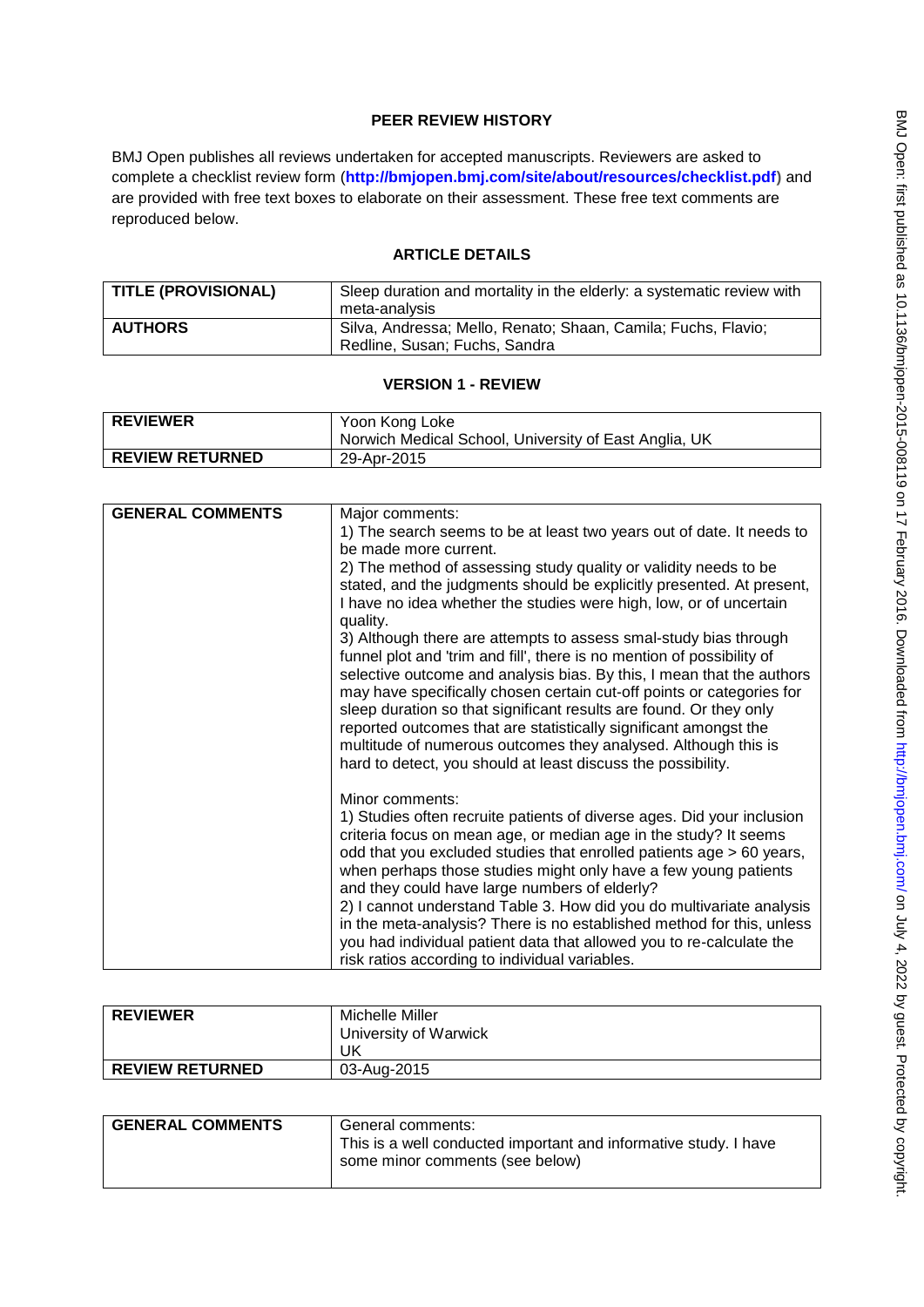| Specific comments:<br>Re PRISMA 2009 checklist.<br>The page number - given in the last (reported on page #) column, is<br>often incorrect. For example, the structured abstract is on Page 2<br>not page 3, and study selection point 9 is on pages 2 and 4, not 3<br>and 4. There are many other examples but it is not clear if this is a<br>result of the journal formatting or would indeed reflect the final page<br>numbering in a published article. Please can this be checked and<br>addressed. |
|----------------------------------------------------------------------------------------------------------------------------------------------------------------------------------------------------------------------------------------------------------------------------------------------------------------------------------------------------------------------------------------------------------------------------------------------------------------------------------------------------------|
| Methods.<br>What was the rationale for choosing age 60 as the cut off age?<br>Please explain.<br>Methods page 5 refer to the assessment of agreement at the 'pilot<br>phase'. It is not clear what constituted the pilot phase and this is not<br>reported on, with kappa statistics, in the results.                                                                                                                                                                                                    |
| Results.<br>It is not clear how many studies, which also included participants<br>younger than 60 years, were not included, as the corresponding<br>author was not available / did not supply the information required.<br>Please supply details.                                                                                                                                                                                                                                                        |
| Was data on sleep quality available in any of the studies?                                                                                                                                                                                                                                                                                                                                                                                                                                               |
| With regards to Table 1, it would be useful to state to which<br>database the search strategy pertains.                                                                                                                                                                                                                                                                                                                                                                                                  |
| Re Figure 3:                                                                                                                                                                                                                                                                                                                                                                                                                                                                                             |
| Both Mallon cohorts (men and women) have wide confidence<br>intervals compared with the other studies. Apart form the relatively<br>smaller sample size, were there any reasons for this difference?<br>What happens to the estimate if both cohorts are removed?                                                                                                                                                                                                                                        |
| Discussion:                                                                                                                                                                                                                                                                                                                                                                                                                                                                                              |
| There is a robust discussion of the analysis and possible<br>mechanisms underlying the observations. The limitations of the<br>study have been well described.                                                                                                                                                                                                                                                                                                                                           |

| <b>REVIEWER</b>        | Bo Xi                      |
|------------------------|----------------------------|
|                        | <b>Shandong University</b> |
| <b>REVIEW RETURNED</b> | 08-Aug-2015                |
|                        |                            |

| <b>GENERAL COMMENTS</b> | The article is well written but I have a few major concerns.<br>First, I note that this review was updated to 2013. The search is not<br>sufficient. Please update the included studies up to August, 2015.<br>Second, the categories of sleep duration for each included study are<br>much different. The dose-response analysis should be performed.<br>Please refer to (Shan Z1, Ma H1, Xie M1, Yan P1, Guo Y2, Bao W1,<br>Rong Y1, Jackson CL3, Hu FB4, Liu L5. Sleep duration and risk of<br>type 2 diabetes: a meta-analysis of prospective studies. Diabetes<br>Care. 2015 Mar; 38(3): 529-37.)<br>Third, the meta analysis by Cappuccio FP et al. (Sleep. 2010)<br>May;33(5):585-92.) reported that both long and short sleep duration |
|-------------------------|------------------------------------------------------------------------------------------------------------------------------------------------------------------------------------------------------------------------------------------------------------------------------------------------------------------------------------------------------------------------------------------------------------------------------------------------------------------------------------------------------------------------------------------------------------------------------------------------------------------------------------------------------------------------------------------------------------------------------------------------|
|                         | are associated with risk of all cause mortaltiy in both young $(<60 y)$<br>and old (>60 y) populations. Please compare your findings with them                                                                                                                                                                                                                                                                                                                                                                                                                                                                                                                                                                                                 |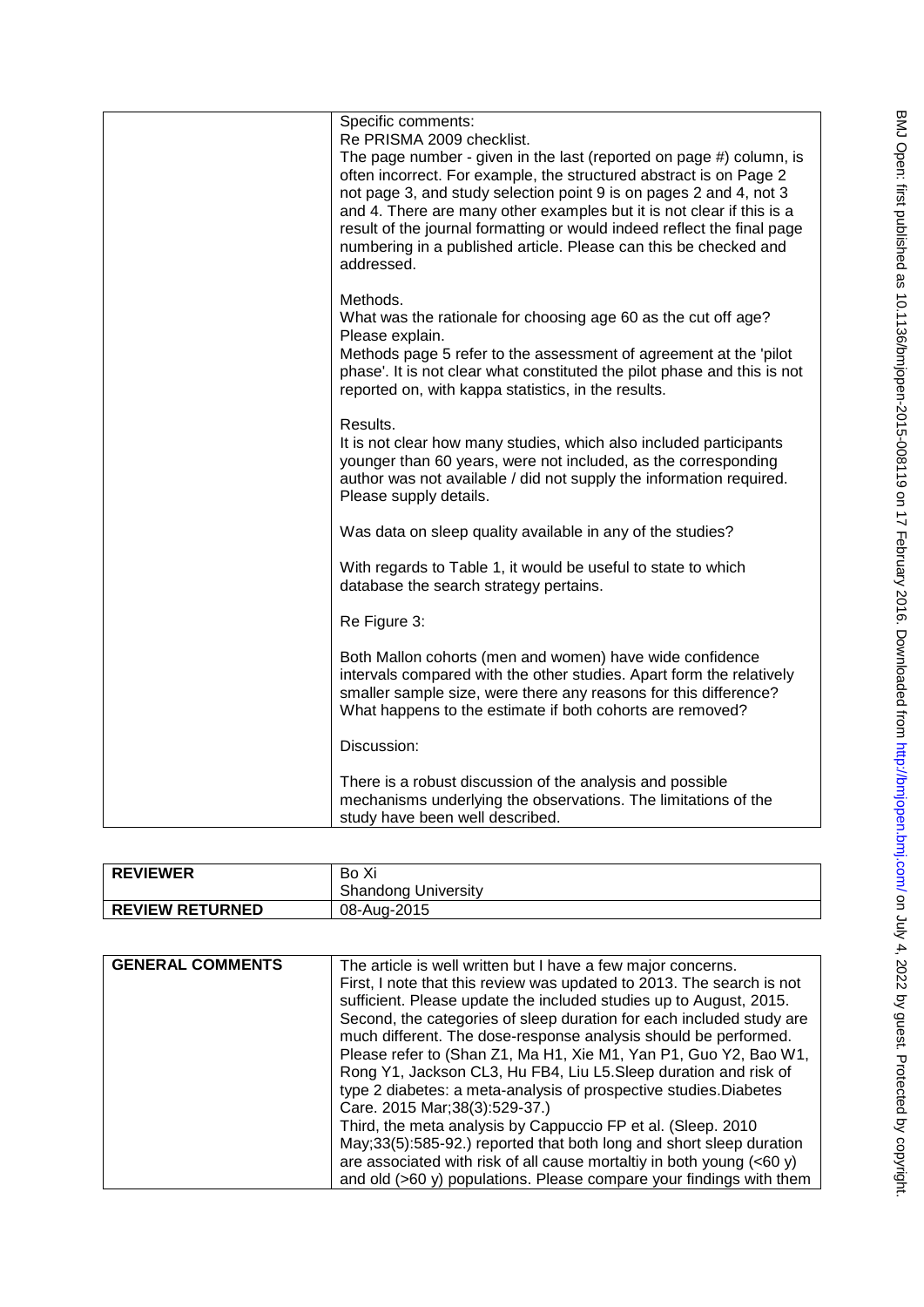| and explain the reasons.                                              |
|-----------------------------------------------------------------------|
| Fourth, does the sleep duration include daytime napping? Recent       |
| meta-analyses demonstrated that daytime napping is the risk factor    |
| for mortality (Sleep Med. 2015 Jul;16(7):811-819. Med Sci Monit.      |
| 2015 May 4;21:1269-75.).                                              |
| Fifth, another limitation is that the sleep quality were not assessed |
| and this point might also be the limitaiton of the included original  |
| articles.                                                             |

### **VERSION 1 – AUTHOR RESPONSE**

Reviewer: 1

We would like to thank to Dr. Loke for contributing to improve our manuscript. We hope that the revised version fulfill your requirements.

Reviewer Name Yoon Kong Loke Institution and Country Norwich Medical School, University of East Anglia, UK Please state any competing interests or state 'None declared': None declared Please leave your comments for the authors below Thank you for giving me the opportunity to comment on this interesting work.

Major comments:

1) The search seems to be at least two years out of date. It needs to be made more current.

Response to the reviewer:

We redid the literature search and contacted authors in order to provide information for the elderly population. We were able to incorporated eight studies.

Changes in the manuscript:

Please, see our new flowchart with the 27 studies and forest plots with all studies.

2) The method of assessing study quality or validity needs to be stated, and the judgments should be explicitly presented. At present, I have no idea whether the studies were high, low, or of uncertain quality.

Response to the reviewer:

The editor also emphasize this topic and we repeated here the answer:

In our meta-analysis, two independent assessors appraised all studies for internal validity, using the STROBE statement. The NIH provided an instrument for Quality Assessment of Systematic Reviews and Meta-Analyses, but it does not have a tool for rating quality of the studies, and there is no one commonly accepted (http://www.nhlbi.nih.gov/health-pro/guidelines/in-develop/cardiovascular-riskreduction/tools/sr\_ma). In the past, we used the Newcastle Ottawa Scale for assessing the quality of observational studies. However, the instrument was criticized and is no longer used. Therefore, a qualitative assessment of its items was held: ascertainment of exposure, demonstration that outcome of interest was not present at start of study (which is obvious since the outcome is death), comparability of cohorts on the basis of the design or analysis, assessment of outcome by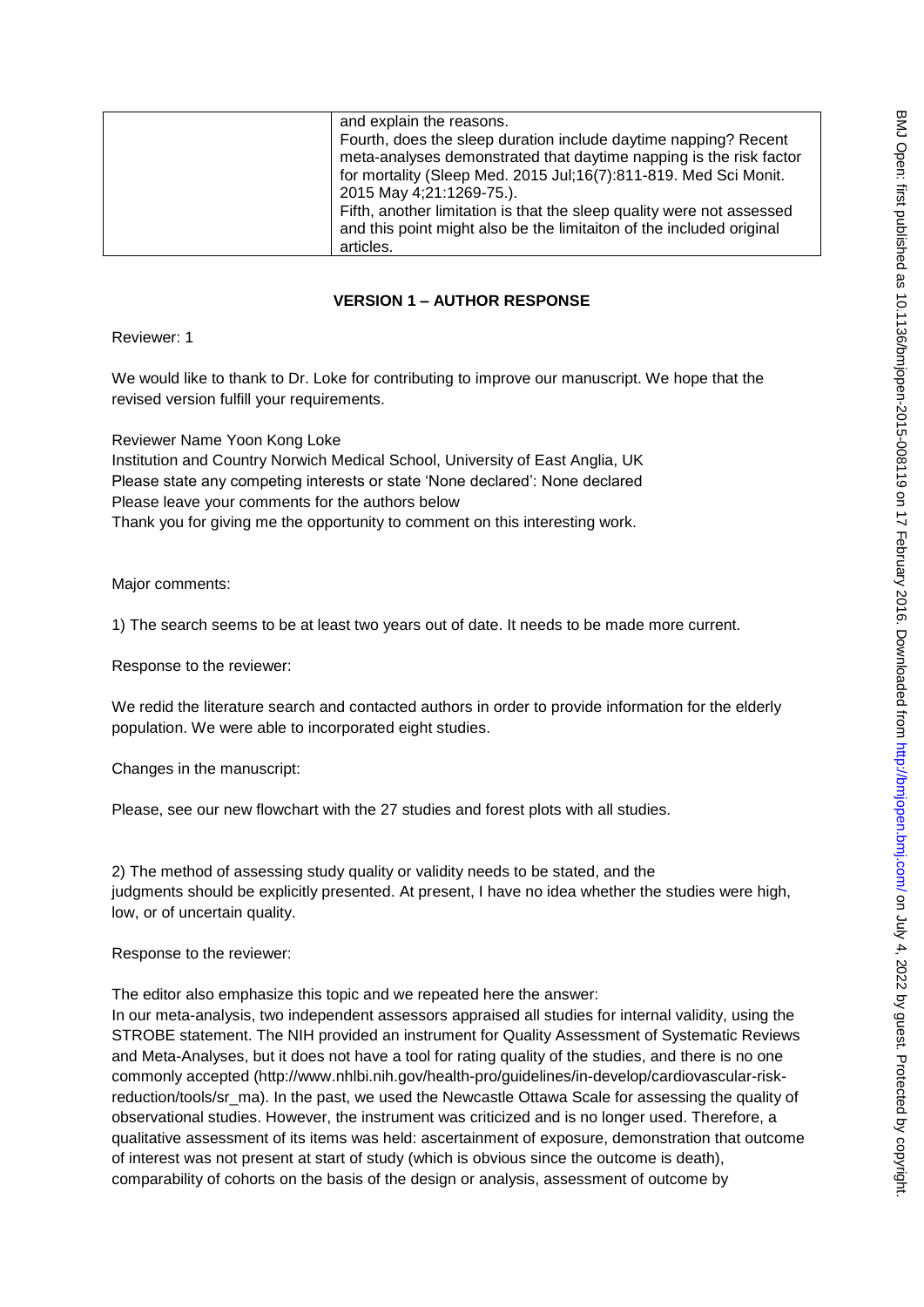independent blind assessment (for CVD deaths), follow-up long enough for outcomes to occur, and adequacy of follow up of cohorts. We found that all studies provided enough information to ensure the quality of reporting.

Change in the manuscript:

We expanded a paragraph describing the Study selection and data extraction:

The assessors appraised all studies for internal validity, using the STROBE statement and a qualitative assessment of its items was held: ascertainment of exposure, demonstration that outcome of interest was not present at start of study (which is obvious since the outcome is death), comparability of cohorts on the basis of the design or analysis, assessment of outcome by independent blind assessment (for CVD deaths), follow-up long enough for outcomes to occur, and adequacy of follow up of cohorts. We found that all studies provided enough information to ensure the quality of reporting.

3) Although there are attempts to assess small study bias through funnel plot and 'trim and fill', there is no mention of possibility of selective outcome and analysis bias. By this, I mean that the authors may have specifically chosen certain cutoff points or categories for sleep duration so that significant results are found. Or they only reported outcomes that are statistically significant amongst the multitude of numerous outcomes they analyzed. Although this is hard to detect, you should at least discuss the possibility.

### Response to the reviewer:

As you can see, there was several cutoffs for sleep duration and we did not have a hypothesis about a specific cutoff for short or long sleep duration. We decided a priori analyze extreme cutoffs for a long and short sleep, where several cuts were available, keeping the reference category chosen by the authors of individual articles. Statistical significance did not drive our decisions. Instead of testing different cutoffs, we decided to perform a subgroup analysis using all available cutoffs, shown in Figure 4. For short sleep duration, we found that ≤5, ≤6 and ≤7 hours were not associated with mortality, in comparison to long sleep duration, while ≥8, ≥9, and ≥10 hours of sleep duration were associated with mortality.

Change in the manuscript:

In order to describe what we did, we added a paragraph in the discussion.

Although there are several cutoffs for the duration of sleep, we did not have a hypothesis a priori on a specific cutoff for short or long sleep. The decisions taken before starting the analysis were to analyze the extreme cutoffs for long and short sleep, where several cutoffs points were available, keeping the reference category as presented in the individual articles. Recognizing the diversity of cutoffs, subgroup analyses were performed using all available cutoffs points. All cutoffs for long sleep duration were associated with mortality, but there was no association with the cutoffs for short sleep duration.

Minor comments:

1) Studies often recruite patients of diverse ages. Did your inclusion criteria focus on mean age, or median age in the study? It seems odd that you excluded studies that enrolled patients age > 60 years, when perhaps those studies might only have a few young patients and they could have large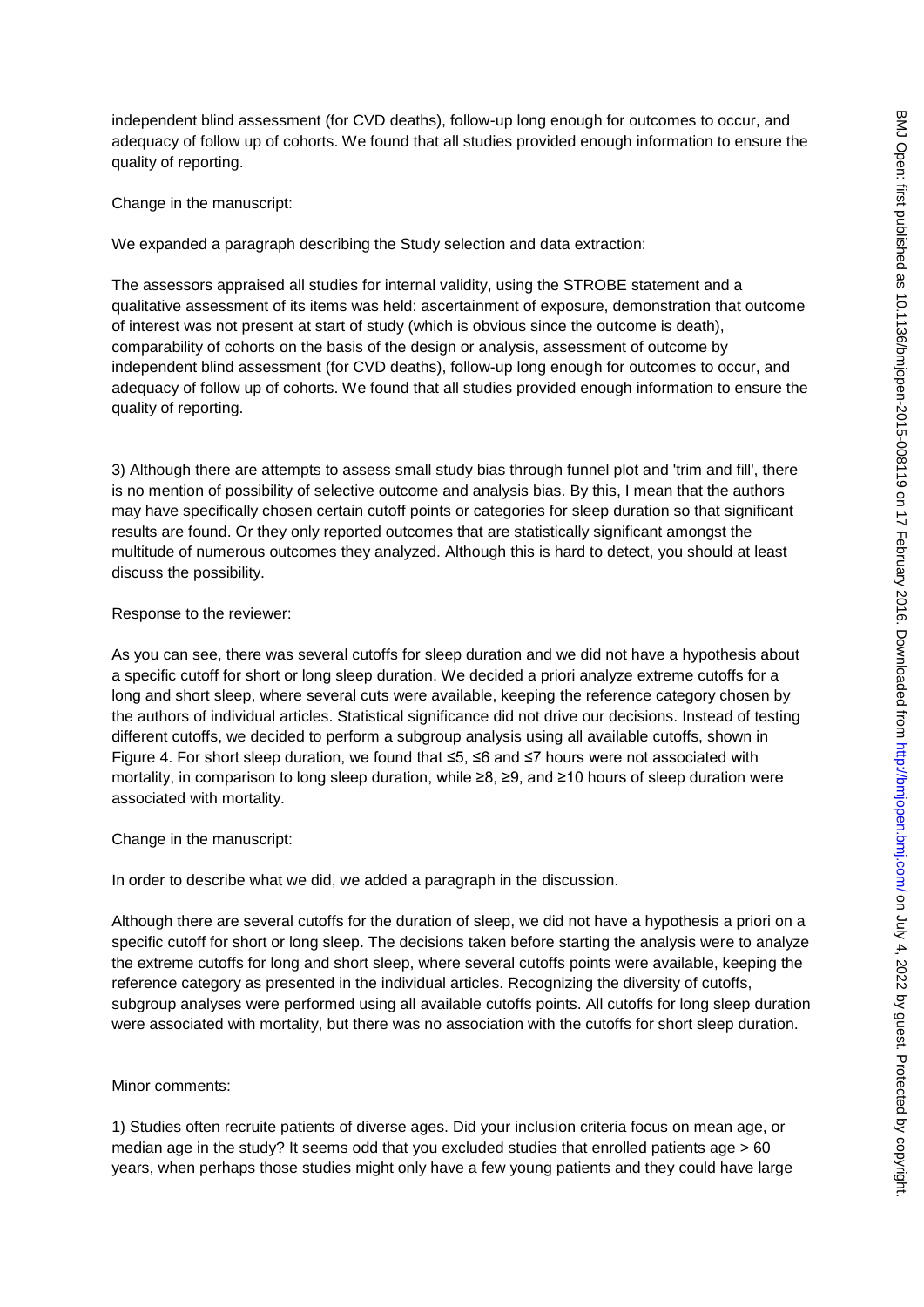#### numbers of elderly?

Response to the reviewer:

We selected articles that enrolled participants aged 60 years or over. We did not use an average age of 60 years as a criterion. In studies with a wider age range, we tried to obtain data for elderly population. However, some studies did not describe the age distribution and we were not able to detect how many non-elderly participants were enrolled. Therefore, we have standardized the age criterion to select individual studies.

2) I cannot understand Table 3. How did you do multivariate analysis in the meta-analysis? There is no established method for this, unless you had individual patient data that allowed you to recalculate the risk ratios according to individual variables.

Response to the reviewer:

We agree with the reviewer that the title of Table 3 is not clear. Therefore, we modified the title of Table 3. Table 3 shows the analysis of subgroups according to the models of multivariate analysis carried out for control of confounding factors in the individual studies. The summary estimates were calculated using the results of each set of multivariate analysis of individual studies using the random effects models.

Change in the manuscript:

Table 3. Analysis of subgroups for the association between sleep duration and all-cause mortality according to the models of multivariate analysis carried out for control of confounding factors in the individual studies.

Reviewer: 2

We would like to thank Dr. Miller for taking time in the revision of our manuscript. We hope that the revised version has reached your demands.

Reviewer Name Michelle Miller Institution and Country University of Warwick UK Please state any competing interests or state 'None declared': None declared Please leave your comments for the authors below

1.General comments: This is a well conducted important and informative study. I have some minor comments (see below)

2.Specific comments:

a) Re PRISMA 2009 checklist. The page number given in the last (reported on page #) column, is often incorrect. For example, the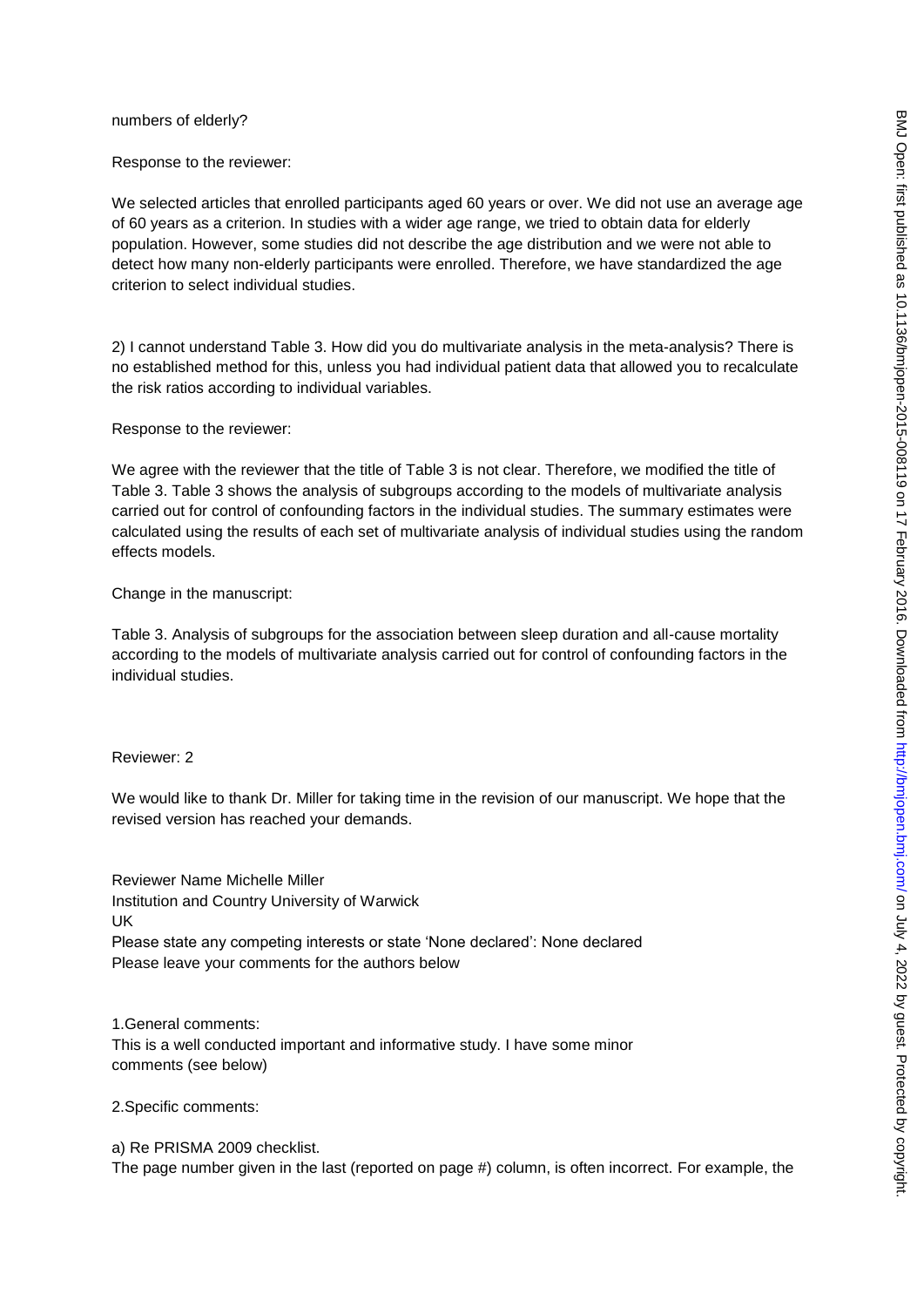structured abstract is on Page 2 not page 3, and study selection point 9 is on pages 2 and 4, not 3 and 4. There are many other examples but it is not clear if this is a result of the journal formatting or would indeed reflect the final page numbering in a published article. Please can this be checked and addressed.

Response to the reviewer:

Thank you for noticing that. We corrected the pages.

b) Methods.

What was the rationale for choosing age 60 as the cut off age? Please explain.

Response to the reviewer:

In Brazil, individual aged 60 years or over are identified as elderly. Therefore, we used this age as a criterion, but most studies enrolled participants above this age.

c) Methods page 5 refer to the assessment of agreement at the 'pilot phase'. It is not clear what constituted the pilot phase and this is not reported on, with kappa statistics, in the results.

Response to the reviewer:

A pilot phase was carried out before the starting the meta-analysis and its purpose was to training and standardize the assessment and data extraction among researchers. This phase was conducted using articles that were not included in the meta-analysis. Therefore, we let the information out of the manuscript.

d) Results.

It is not clear how many studies, which also included participants younger than 60 years, were not included, as the corresponding author was not available / did not supply the information required. Please supply details.

Response to the reviewer:

The flowchart shows that 40 studies enrolled only participants younger than 60 years, 7 studies reported results for a wider age range or described sleep hours as a continuous variable and the authors did not send additional results as requested. However, 5 corresponding authors positively respond to our requests.

Change in the manuscript:

We updated the results:

Authors of studies, which also included participants younger than 60 years, whose corresponding author was available, were contacted to request a reanalysis of data, restricted to elderly individuals. Five authors29-33 did a reanalysis and sent additional data. Those studies were included in the metaanalysis.

e) Was data on sleep quality available in any of the studies?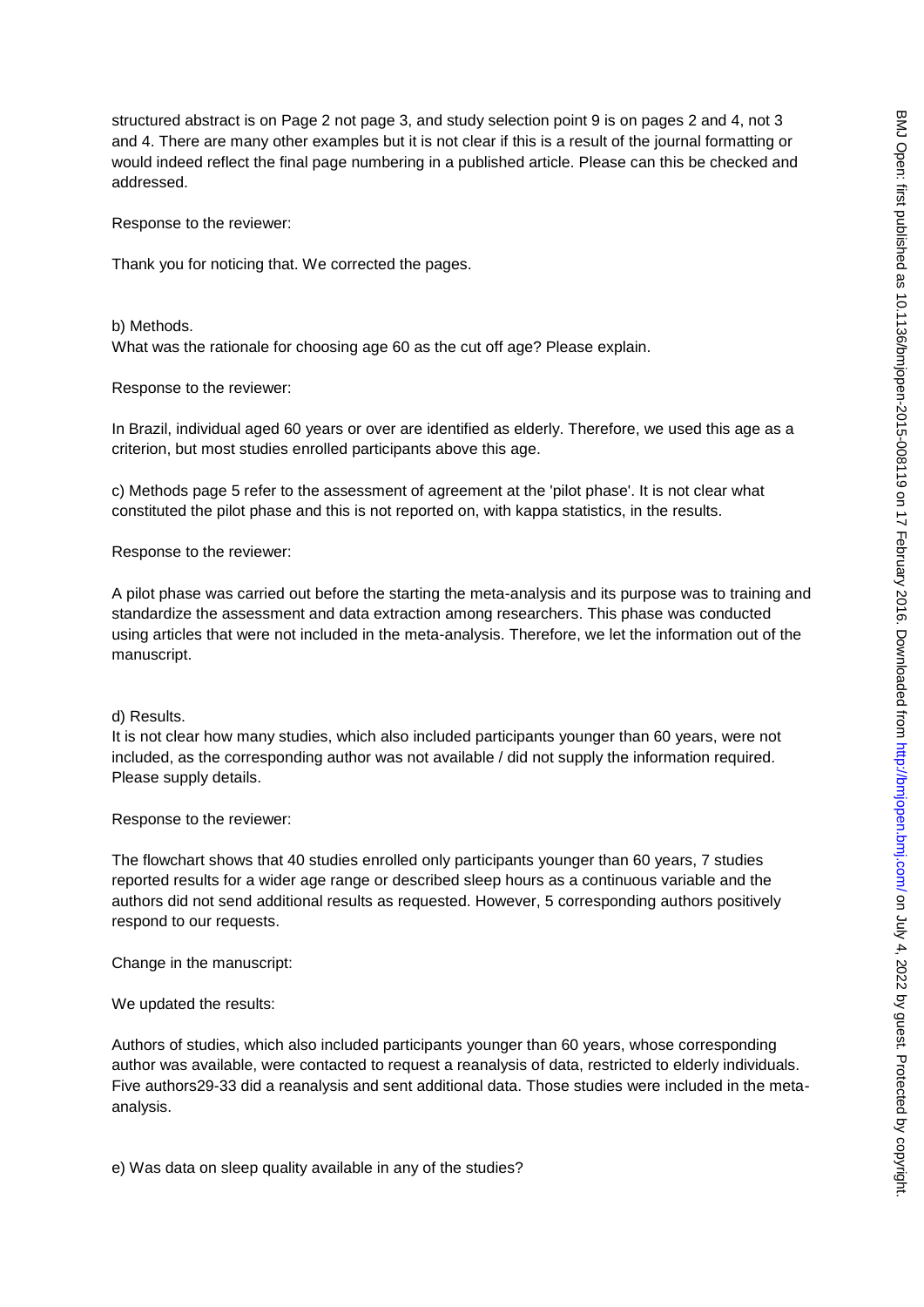Response to the reviewer:

There was a diversity of additional sleep-related variables, including use of hypnotics, sleep complains, sleep disturbances, and sleep quality. However, there was no common information in order to use this information.

f) With regards to Table 1, it would be useful to state to which database the search strategy pertains.

Response to the reviewer:

The reported strategy of search was adopted for Meadline/Pubmed and it was described in the title. For EMBASE, a similar strategy was used (described as a note at the bottom of the table).

Change in the manuscript:

Table 1. Search strategy used to locate articles in the database of Meadline/PubMed\* \* Similar strategies were used to perform the search in the EMBASE

g) Re Figure 3:

Both Mallon cohorts (men and women) have wide confidence intervals compared with the other studies. Apart from the relatively smaller sample size, were there any reasons for this difference? What happens to the estimate if both cohorts are removed?

Response to the reviewer:

The overall characteristics were similar to those of other studies. However, the investigators assessed the association between sleep duration and mortality in a population-based survey who responded to the questionnaire sent by mail, which represent only 70% of the eligible population.

We removed the data for men and women and the results did not change for short sleep duration, but the risk of long sleep duration on mortality was reduced to RR:1.22 (95%CI: 1.18-1.26). Please see the forest plots for long and short sleep duration below.

Short sleep duration

Long sleep duration

Change in the manuscript:

In order to highlight these findings, we included this information in the results.

Long sleep duration and mortality:

However, the removal of the study performed by Mallon et al. reduced the risk of long sleep duration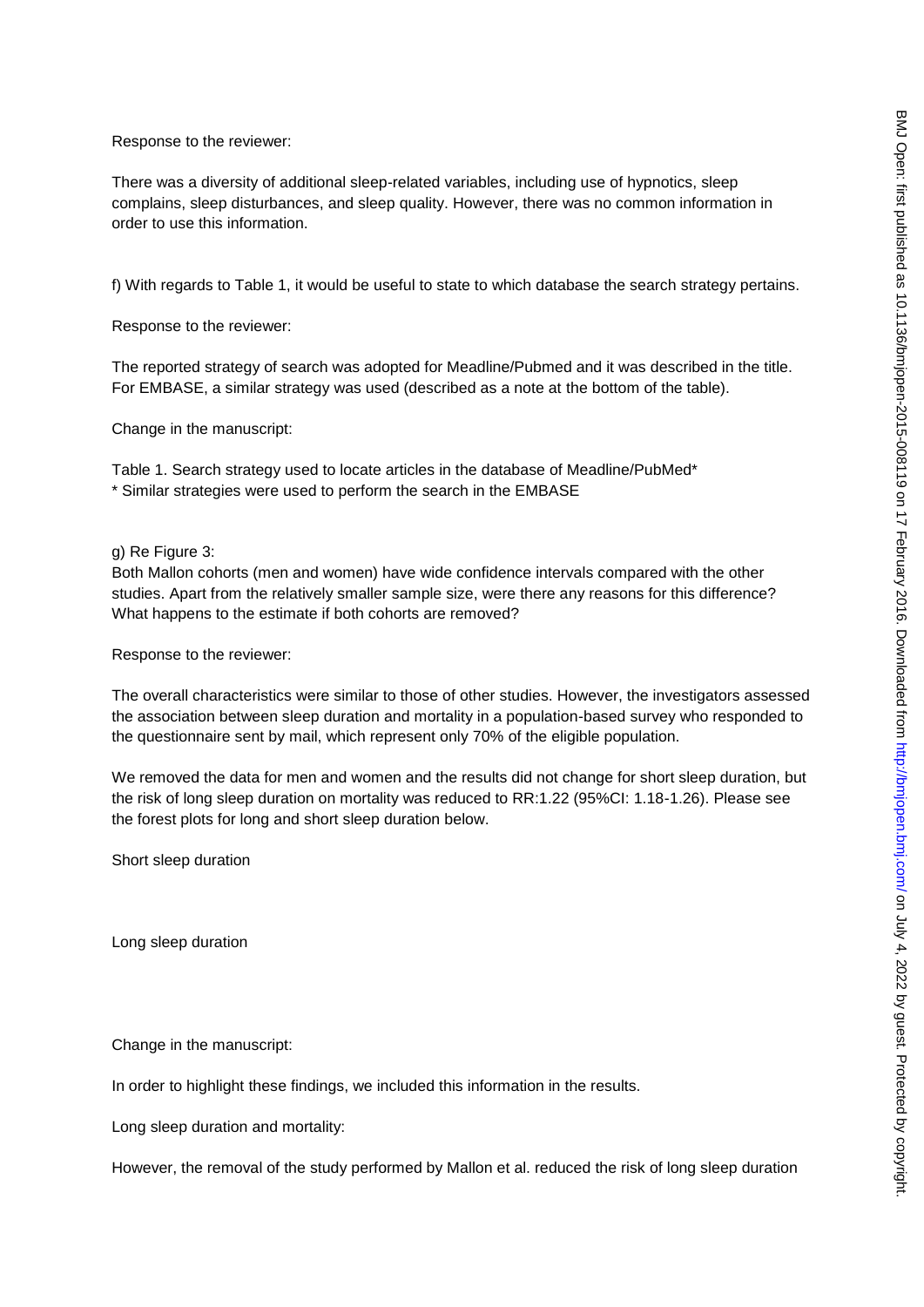on mortality to RR:1.22 (95%CI: 1.18-1.26).

Short sleep duration and mortality:

Pooled analysis remained statistically significant after excluding Kronholm et al. study,29 which had the largest influence (relative weight: 31.6%) in the overall pooled estimate, as well as with the exclusion of Mallon et al. study.30

h) Discussion:

There is a robust discussion of the analysis and possible mechanisms underlying the observations. The limitations of the study have been well described.

Response to the reviewer: Thank you.

Reviewer: 3

Reviewer Name Bo Xi Institution and Country Shandong University Please state any competing interests or state 'None declared': None declared Please leave your comments for the authors below

The article is well written but I have a few major concerns. First, I note that this review was updated to 2013. The search is not sufficient. Please update the included studies up to August, 2015.

Response to the reviewer: Thank you for the compliment. We updated the review to August, 2015.

Second, the categories of sleep duration for each included study are much different. The dose response analysis should be performed. Please refer to (Shan Z1, Ma H1, Xie M1, Yan P1, Guo Y2, Bao W1, Rong Y1, Jackson CL3, Hu FB4, Liu L5. Sleep duration and risk of type 2 diabetes: a metaanalysis

of prospective studies. Diabetes Care. 2015 Mar;38(3):52937.)

Response to the reviewer:

We appreciate the reviewer's suggestion to conduct a dose-response analysis. However, our main aim was to assess the risk for short and long sleep duration. We have developed a protocol to extract the data and have been working to offer the best evidence to answer these questions. The suggestion of the reviewer is a completely different approach that can be conducted in another project, using another protocol and a different background.

In this study, the categories of sleep duration were agglutinated to allow performing the planned analysis. Such analysis provided fair results.

Third, the meta analysis by Cappuccio FP et al. (Sleep. 2010 May;33(5):58592.) reported that both long and short sleep duration are associated with risk of all cause mortaltiy in both young (<60 y) and old (>60 y) populations. Please compare your findings with them and explain the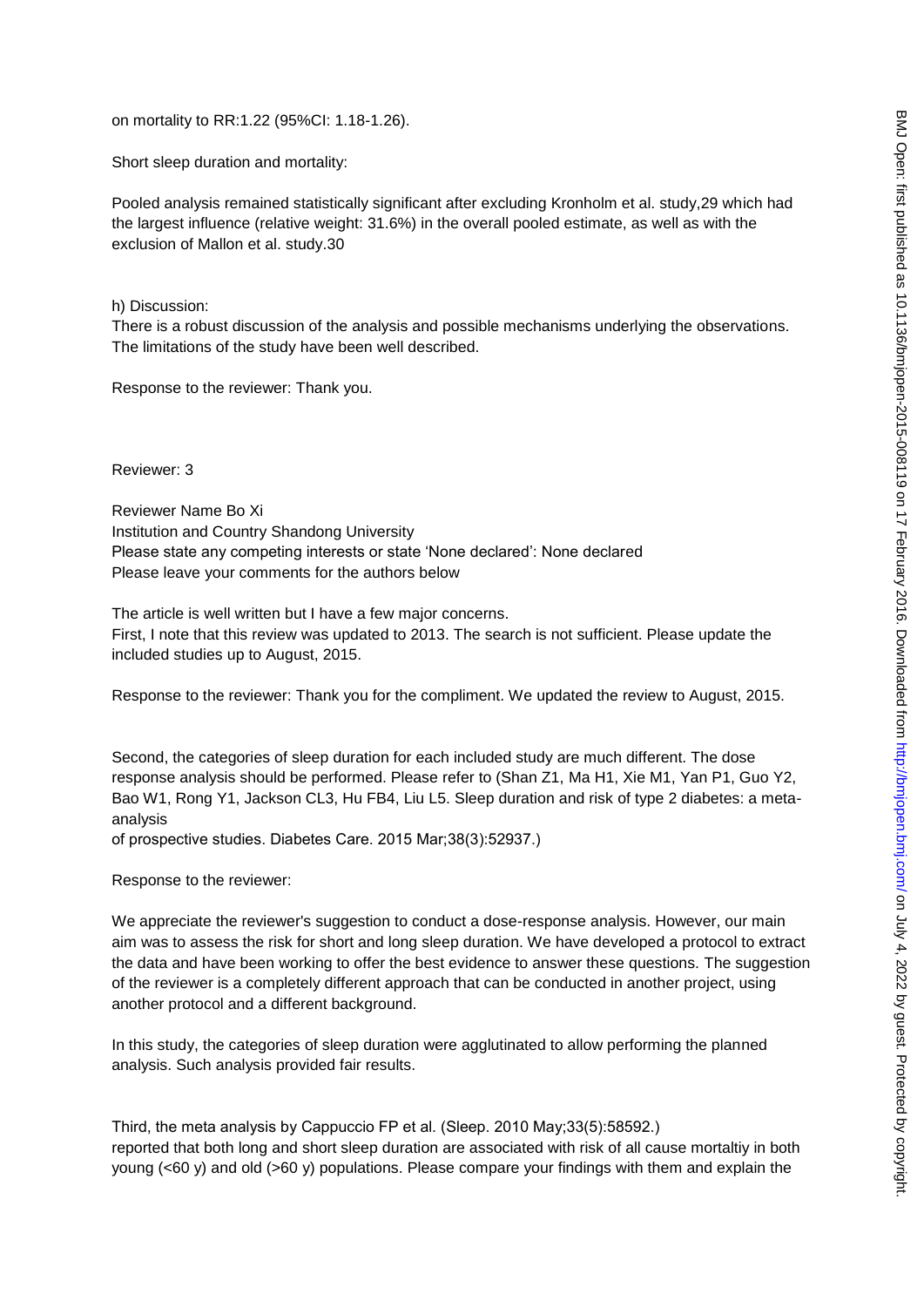reasons.

Response to the reviewer:

This reference was incorporated in the current version of the Ms. and the results were discussed. Please see the paragraph below.

Change in the manuscript:

A meta-analysis conducted among adults and elderly population showed an increased risk of dying for both, short and long sleep duration. For short sleep duration, the magnitude of the effect was greater than the observed risk in this meta-analysis, but for long sleep duration the risk was similar.21

Fourth, does the sleep duration include daytime napping? Recent meta-analyses demonstrated that daytime napping is the risk factor for mortality (Sleep Med. 2015 Jul;16(7):811819. Med Sci Monit. 2015 May 4;21:126975.).

Response to the reviewer:

Long sleep duration did not include napping, but daytime did. We observe that two meta-analysis were published recently, one mentioned by the reviewer and the other led by Zhong et al. (Zhong G, Wang Y, Tao T, Ying J, Zhao Y. Daytime napping and mortality from all causes, cardiovascular disease, and cancer: a meta-analysis of prospective cohort studies. Sleep Med. 2015 Jul;16(7):811- 9.). In both cases, statistically significant associations were found with all-cause mortality, but in a limited number of studies, aspect highlighted by the authors.

Change in the manuscript:

In two meta-analysis published recently, statistically significant associations were found with all-cause mortality, but in a limited number of studies.80,81

Fifth, another limitation is that the sleep quality were not assessed and this point might also be the limitation of the included original articles.

Response to the reviewer:

As another reviewer pointed out, quality assessment should be reported with sleep duration. However, there is a diversity of additional sleep-related variables, including use of hypnotics, sleep complains, sleep disturbances, in addition to sleep quality. However, there is no common information that enables the use of such information, except in the context of a randomized clinical trial.

Change in the manuscript:

We included this aspect as a limitation of the meta-analysis, carried out from the original studies which did assessed this aspect of sleep duration.

Another limitation of this study is the lack of assessment of sleep quality, which can interfere with sleep duration. However, this is a limitation of the included original articles and remains a hypothesis to be tested in future research.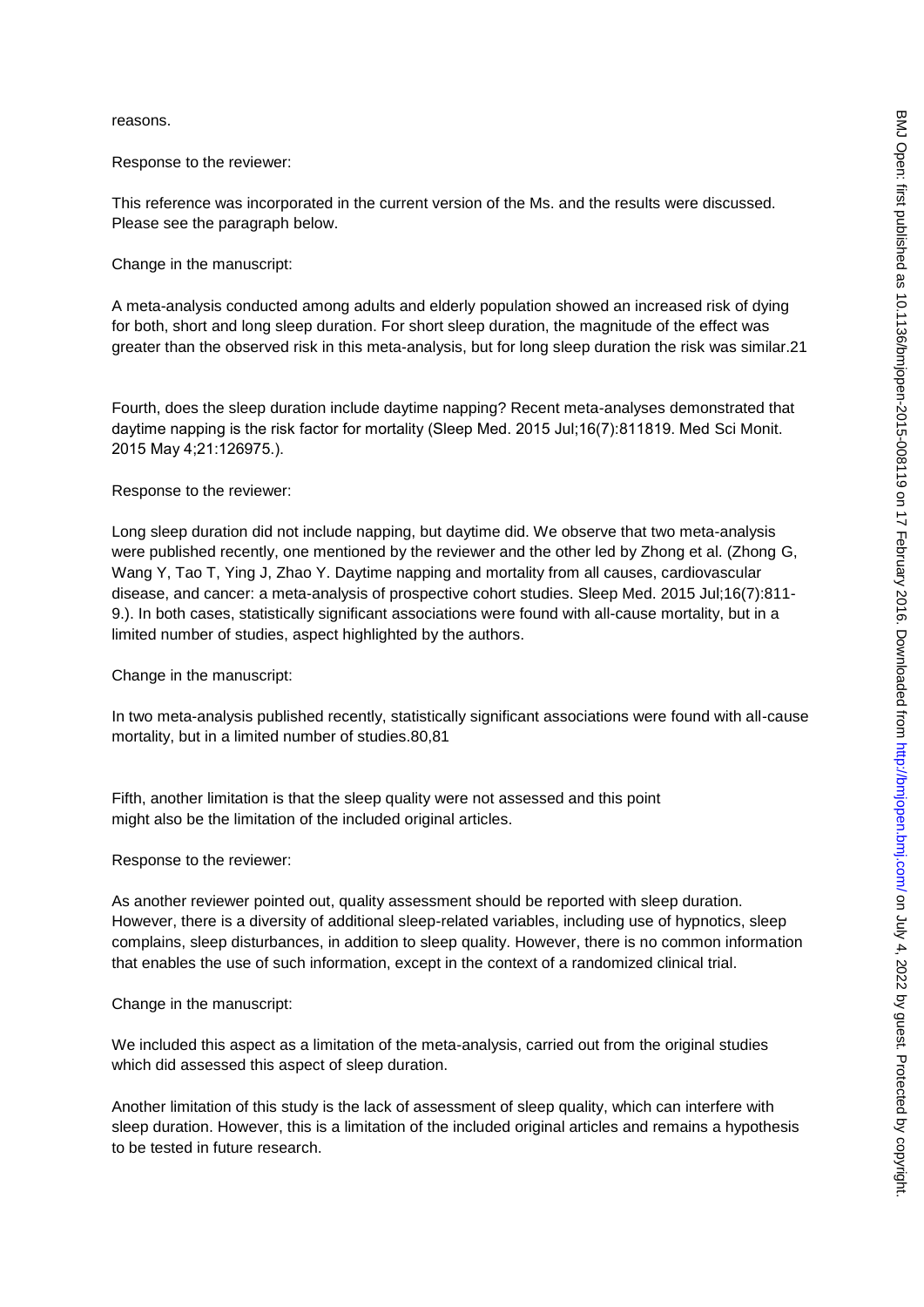### **VERSION 2 – REVIEW**

| <b>REVIEWER</b>        | Yoon Kong LOKE            |
|------------------------|---------------------------|
|                        | University of East Anglia |
|                        | UK                        |
| <b>REVIEW RETURNED</b> | 13-Oct-2015               |

| <b>GENERAL COMMENTS</b> | I appreciate that the authors have not used a specific quality<br>assessment tool. Yet, in the Discussion section, the authors point<br>out Limitations in the primary studies, such as confounding, poor<br>ascertainment of sleep duration or quality etc.                                                                                                                                                                                                                                                                                                                                                                               |
|-------------------------|--------------------------------------------------------------------------------------------------------------------------------------------------------------------------------------------------------------------------------------------------------------------------------------------------------------------------------------------------------------------------------------------------------------------------------------------------------------------------------------------------------------------------------------------------------------------------------------------------------------------------------------------|
|                         | These aspects should have been placed in the Results section,<br>under a subheading of Risk of Bias.<br>I suggest that the authors should actually have a table with 3 explicit<br>columns - ascertainment of sleep, ascertainment of mortality,<br>adjustment for confounders (this is currently in Table 1) - that<br>describe the methods used in each study.<br>This then allows appropriate text in the Risk of Bias section e.g. to<br>say that X studies did not adjust for confounders, Y only adjusted for<br>age and gender etc.<br>Readers can then get an idea of the major weaknesses within this<br>set of included studies. |

| <b>REVIEWER</b>        | Bo Xi<br>Shandong University, China |
|------------------------|-------------------------------------|
| <b>REVIEW RETURNED</b> | 24-Oct-2015                         |

| <b>GENERAL COMMENTS</b> | The reviewer completed the checklist but made no further |
|-------------------------|----------------------------------------------------------|
|                         | comments.                                                |

# **VERSION 2 – AUTHOR RESPONSE**

We would like to thank again to Dr. Loke for contributing to improve our manuscript. It is considerably better written.

Please leave your comments for the authors below

I appreciate that the authors have not used a specific quality assessment tool. Yet, in the Discussion section, the authors point out Limitations in the primary studies, such as confounding, poor ascertainment of sleep duration or quality etc.

These aspects should have been placed in the Results section, under a subheading of Risk of Bias. I suggest that the authors should actually have a table with 3 explicit columns - ascertainment of sleep, ascertainment of mortality, adjustment for confounders (this is currently in Table 1) - that describe the methods used in each study. This then allows appropriate text in the Risk of Bias section e.g. to say that X studies did not adjust for confounders, Y only adjusted for age and gender etc. Readers can then get an idea of the major weaknesses within this set of included studies.

Response to the reviewer:

We included a new Table 3 with ascertainment of sleep, ascertainment of mortality, and adjustment